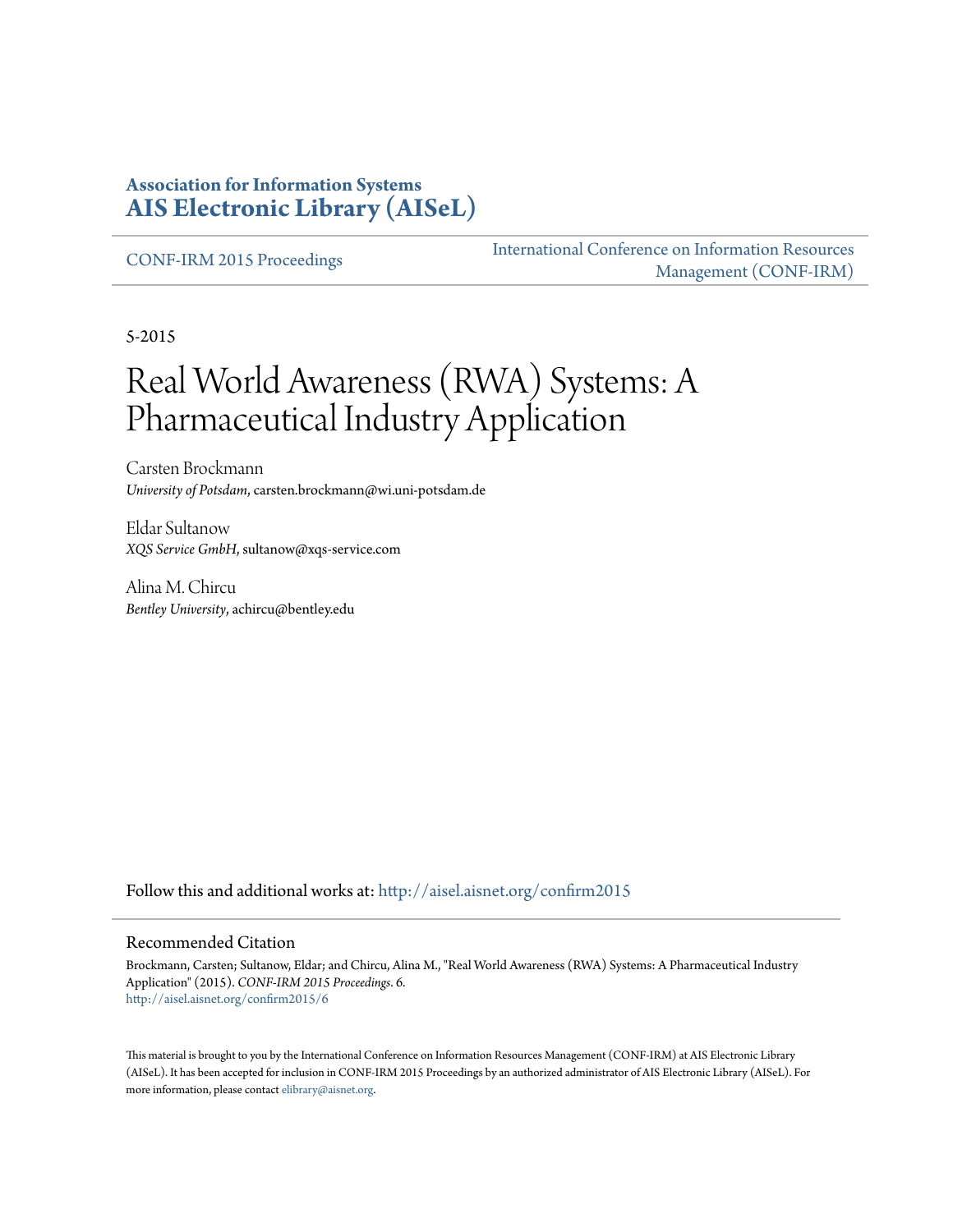## **R62. Real World Awareness (RWA) Systems: A Pharmaceutical Industry Application**

Carsten Brockmann University of Potsdam [carsten.brockmann@wi.uni-potsdam.de](mailto:carsten.brockmann@wi.uni-potsdam.de)

> Eldar Sultanow XQS Service GmbH [sultanow@xqs-service.com](mailto:sultanow@xqs-service.com)

> > Alina M. Chircu Bentley University [achircu@bentley.edu](mailto:achircu@bentley.edu)

#### *Abstract*

In this paper, we describe the evaluation of a real-world awareness (RWA) prototype designed to help managers perform environmental scanning in the pharmaceutical industry. RWA in the pharmaceutical industry consists of not only the tracking and tracing of drugs but also of pattern recognition for relevant events – both internal and external to the company - which can affect a company's drug research and development plans, marketing effectiveness, and ultimately its profitability. Based on interview insights from a German pharmaceutical company, we identify several objects of perception relevant to real-time identification and advanced anticipation of events. Our study provides a first glimpse into the potential of RWA for companies in the pharmaceutical industry, and generates insights for design of future RWA systems.

#### *Keywords*

Business Intelligence, Design Science, Environmental Scanning, Knowledge Management, Pharmaceutical Industry, Real World Awareness (RWA), Strategic Management

#### **1. Introduction**

The pharmaceutical industry today faces several transparency challenges related to tracking and tracing products along the entire supply chain in order to prevent drug counterfeiting, parallel imports and quality issues during storage and transportation. These contemporary issues are discussed worldwide – not only in the business and popular press, but also in the academic literature (Chircu et al., 2014). However, existing research has so far neglected one of the main components of pharmaceutical industry transparency: the real-time identification and advanced anticipation of events that are relevant to managers of pharmaceutical organizations. This ability to scan a company's environment, collect real-time information, and respond to it efficiently and effectively has been called real-world awareness, or RWA (Heinrich, 2006).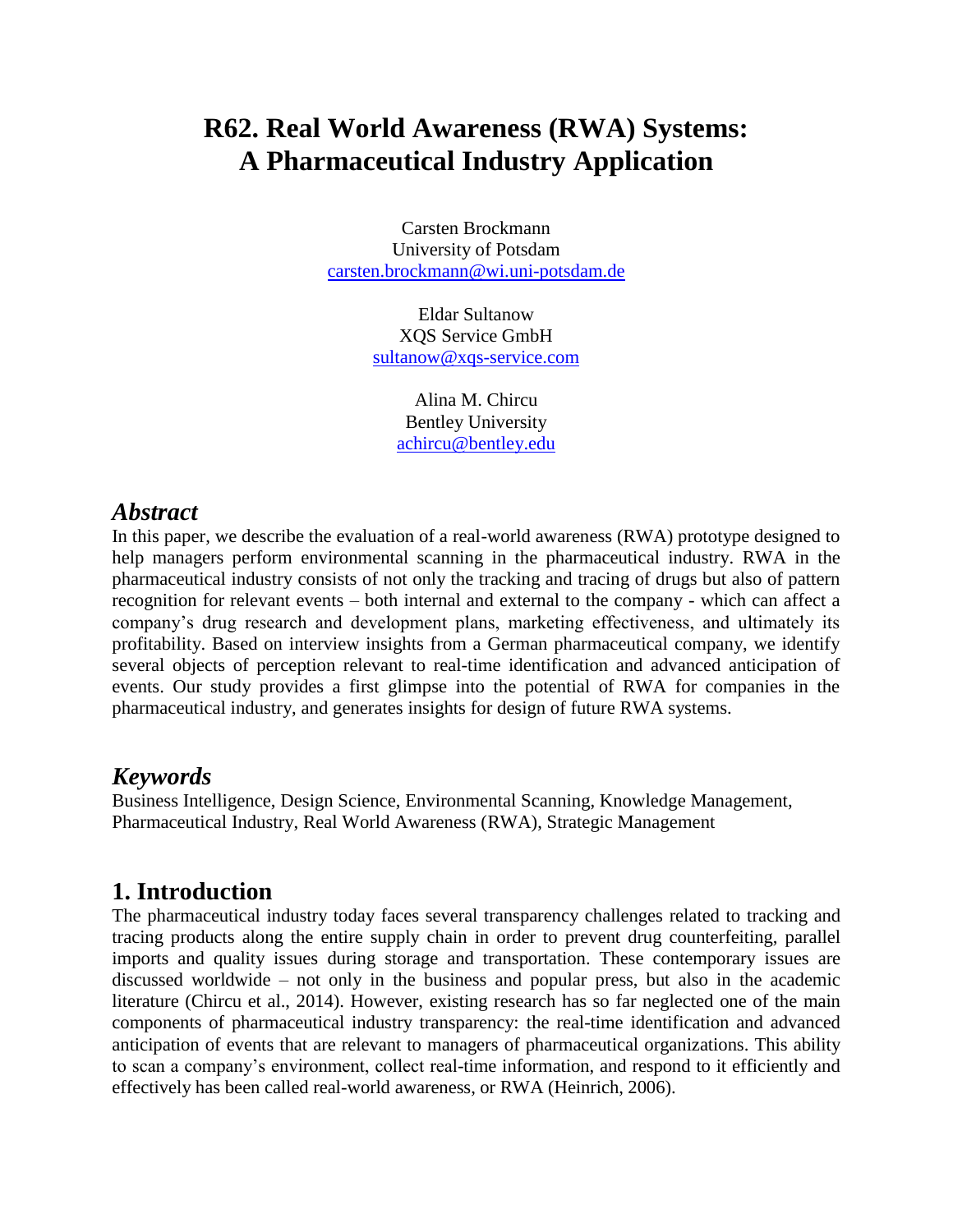RWA systems are information technology (IT) systems that can reduce or eliminate problems with information capture, event forecasting, and company responses. They connect the natural world (people, products, inputs and resources) and the virtual world (internal IT systems and local, regional and global information networks) by capturing objects of perception (O'Brien, 2015) – information a company needs to attend to in order to make sense if its environment.

As the RWA concept is still in its infancy, there are few, if any, studies investigating which objects of perception should be included in a real-world implementation of a RWA system. Following a design science approach, this paper presents a novel prototype for RWA support in the pharmaceutical industry, and evaluates it using interviews with a pharmaceutical company in Germany. The evaluation provides preliminary insights into what objects of perception matter and should be monitored for effective environmental scanning in the pharmaceutical industry.

#### **2. Study description and methodology**

In this study, we adopt a design science perspective to design and evaluate a RWA prototype in a real-world setting. We apply the design science methodology (Vaishnavi & Kuechler, 2004; Riege et al., 2009) as follows. We identified the problem and documented its importance through a review of academic papers (for RWA importance) and industry sources (for importance of RWA to the pharmaceutical industry). We defined the goals for the solution (gathering objects of perception from a variety of sources) and then designed and developed a RWA artifact with these goals in mind. We customized the generic RWA prototype for the pharmaceutical industry, as described in section 3, thus demonstrating the artifact's applicability to a specific context. We then evaluated the artifact using a real-world company, as described in section 4. Results from this evaluation can be used for prototype iteration. Last, but not least, we communicated the results to the larger community in this scholarly paper, as recommended in the design science methodology.

Artifact evaluation in design science can follow three basic approaches (Riege et al., 2009):

- Evaluation of the artifact against an identified research gap: This evaluation is performed on the basis of fixed or pre-defined requirements obtained from a review of existing research, and checks the correct construction of the artifact (but ignores real-world conditions).
- Evaluation of the research gap against the real world: The representativeness of the research results the artifact is based on is evaluated, but the artifact itself is not.
- Evaluation of the artifact against the real world (or a section of the real world): The constructed artifact is used under real world conditions and the researchers measure whether or not it generates the expected results.

In this paper, we employ the third approach to test the artifact  $-$  in our case the pharmaceutical industry RWA prototype - against the real world  $-$  i.e. potential users. We are interested in how users react to the prototype (Arnowitz et al., 2006), and how they perceive the prototype's support for their information gathering requirements and its overall value. An important advantage of prototypes is the strong feedback received from the end users about their practical experiences and as well as for reviewing and clarifying relevant system requirements (Sultanow 2010; Sultanow et al., 2011). Thus, the information obtained from the prototype evaluation can be used in future iterations to improve the design and evaluate the results, as recommended in the design science literature (Vaishnavi & Kuechler, 2004).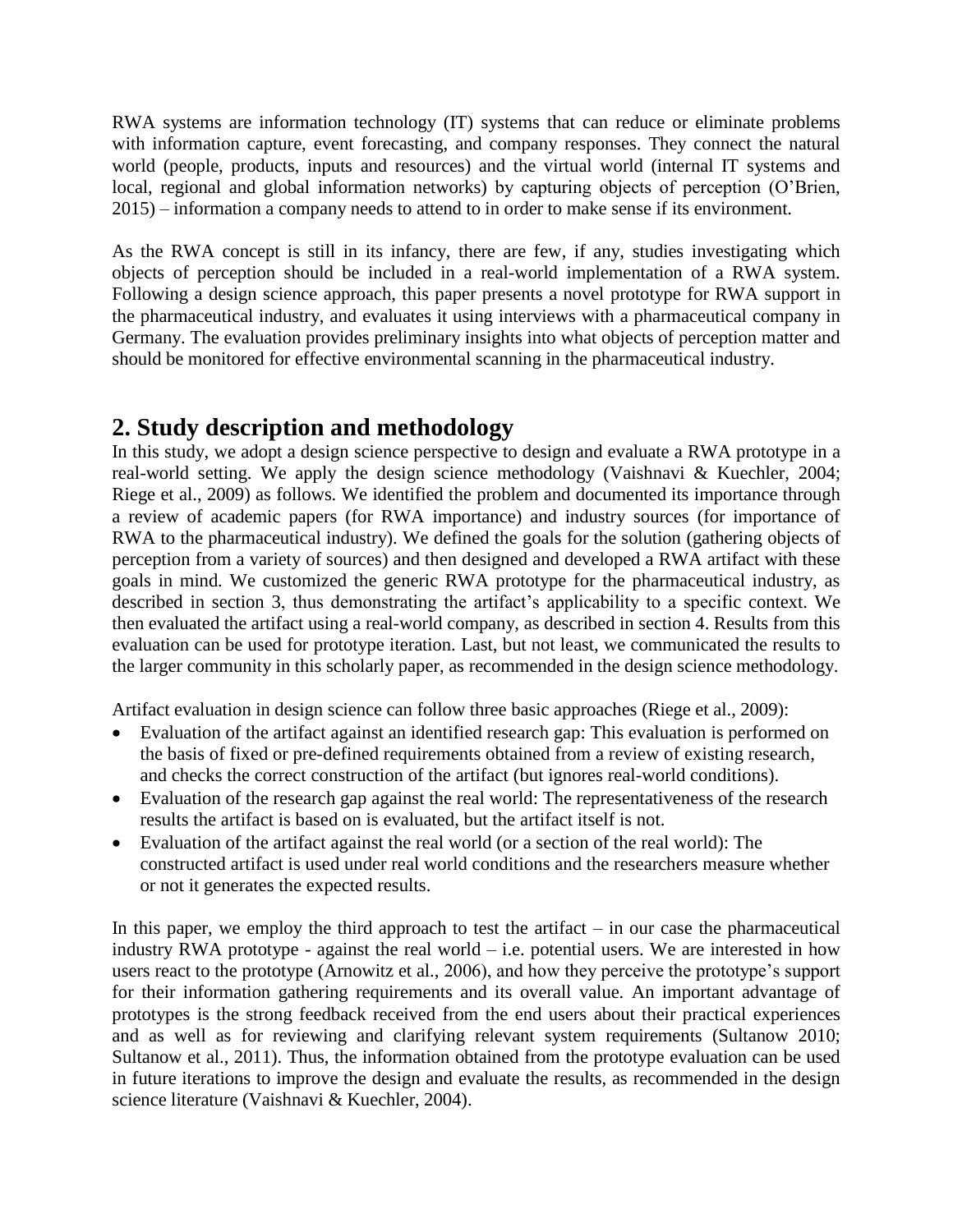### **3. A RWA prototype for the pharmaceutical industry**

Previous research has proposed models for real-time notification systems for actors in spatially and temporally distributed collaborative networks (Sultanow 2010; Sultanow & Weber, 2011; Sultanow et al., 2011; Sultanow et al., 2015). In this paper, we build on this existing research to show how a RWA prototype developed for the pharmaceutical industry can be evaluated.

The prototype creates a realistic world metaphor using geographic visualization of global events in the four-dimensional space/time structure. The prototype displays decision-relevant information that has been extracted from various Internet sources. Tags on the world map indicate where the identified events are taking place; additional information about each event can be obtained by clicking on a particular item. The prototype can display specific events from a company's internal databases as well as economic, market and competition-related events from the Internet, using sources such as industry information services, news agencies, government news feeds, etc. Figure 1 shows an example of the event view of the prototype, displaying events on potential competitors within a specific medical therapy (hematology-oncology) (see Figure 1).



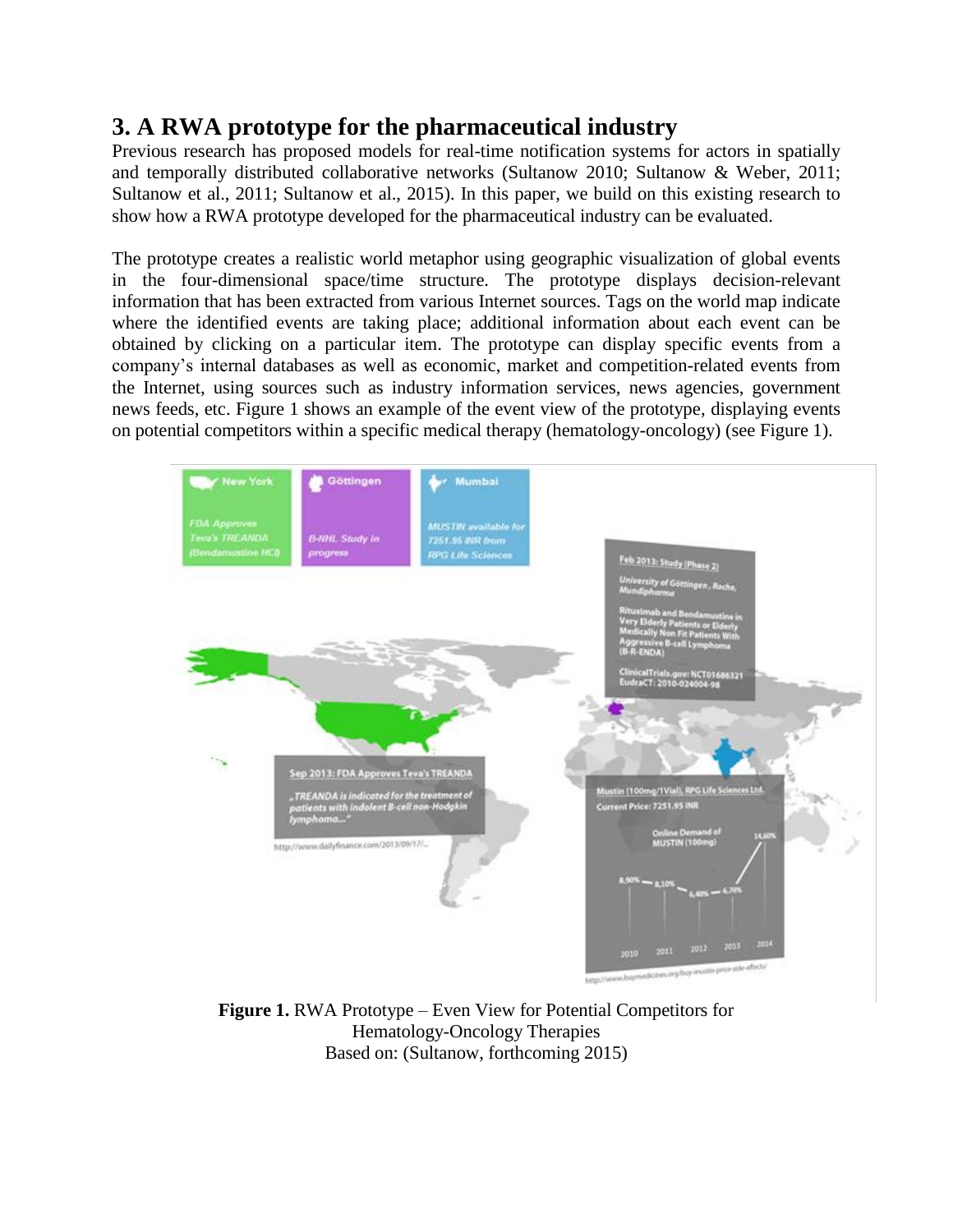#### **4. Prototype evaluation**

A first evaluation of the prototype has been performed with the European company Mundipharma Deutschland GmbH & Co. KG, which is an organization "working on the commercialization of innovative products to treat asthma, rheumatoid arthritis and non-Hodgkin's lymphoma" (Mundipharma, 2015). This company represents a revelatory case that allows us to fully test the prototype features and their value and obtain rich, detailed insights (Yin, 1994); these can then be used to improve the prototype (Vaishnavi & Kuechler, 2004).

Interviews have been conducted with one RWA super-user, Dr. C., whose position was the most relevant to the present RWA prototype evaluation. Dr. C. is a doctor employed by the company as a "pharmaceutical scout" responsible for screening external activities in the field of oncology therapy for the early detection of potential competitors. Scouts are "drug-company scientists [… who] are playing an increasingly vital role as hunters of new medicines from outside their labs to refresh aging product rosters." (Rockoff, 2014). Thus, Dr. C. has been chosen as an evaluator because his scout role is the most central, from a RWA perspective, within the company. This is consistent with existing environmental scanning research, which reports scanning is done by an individual manager in most companies surveyed (Majid & Kowtha, 2008). The interviews were semi-structured. We described the basic idea of the evaluation method and importance of RWA, and then asked about managerial awareness needs that can be met using the RWA prototype. We summarize these needs below.

RWA assumes the ability to collect other industry players' strategies – such as expansion plans, budget planning and intentions to create new alliances, for both collaboration partners and competitors. This information is directly related to a company's strategic planning. According to Dr. C., such information is exchanged in personal networks – during occasional meetings with employees from other companies at trade fairs, during lunches or evening events. This information could be stored in the RWA artifact and used to take preventive measures such as planning a counter-campaign in response to a competitor's upcoming marketing campaign.

The RWA artifact can help companies scan official sources such as official company reports, trade registry entries and financial news about domestic and foreign investments or acquisitions. In this context, pricing pressures and market entry by competitors were mentioned as major situations which warrant preventive measures (e.g. against an anticipated loss of sales). Companies can monitor the Lauer-Taxe (a database of all finished medical products in Germany) for price changes. They can also detect various indicators of market entry. For example, entry by a company from a low-cost country (such as India) in the German, European or the whole western pharmaceutical market is a reliable indicator of a strong price reduction for generic drugs. Another indicator is the official registration and subsequent publication of a parallel import  $-$  a legal practice in which a distributor can bypass the official distribution network set by a pharmaceutical manufacturer for Germany, and import a product from a different country where the product has a lower price (due to differences in government pricing rules or manufacturer policies for that country). Similarly, for biologic drugs, the introduction of biosimilars (drugs highly similar to the original in composition and with no clinical differences from the original) can be anticipated if studies comparing biosimilars to the original are detected. However, for generic drugs, admission is much easier and usually includes no safety and efficacy studies.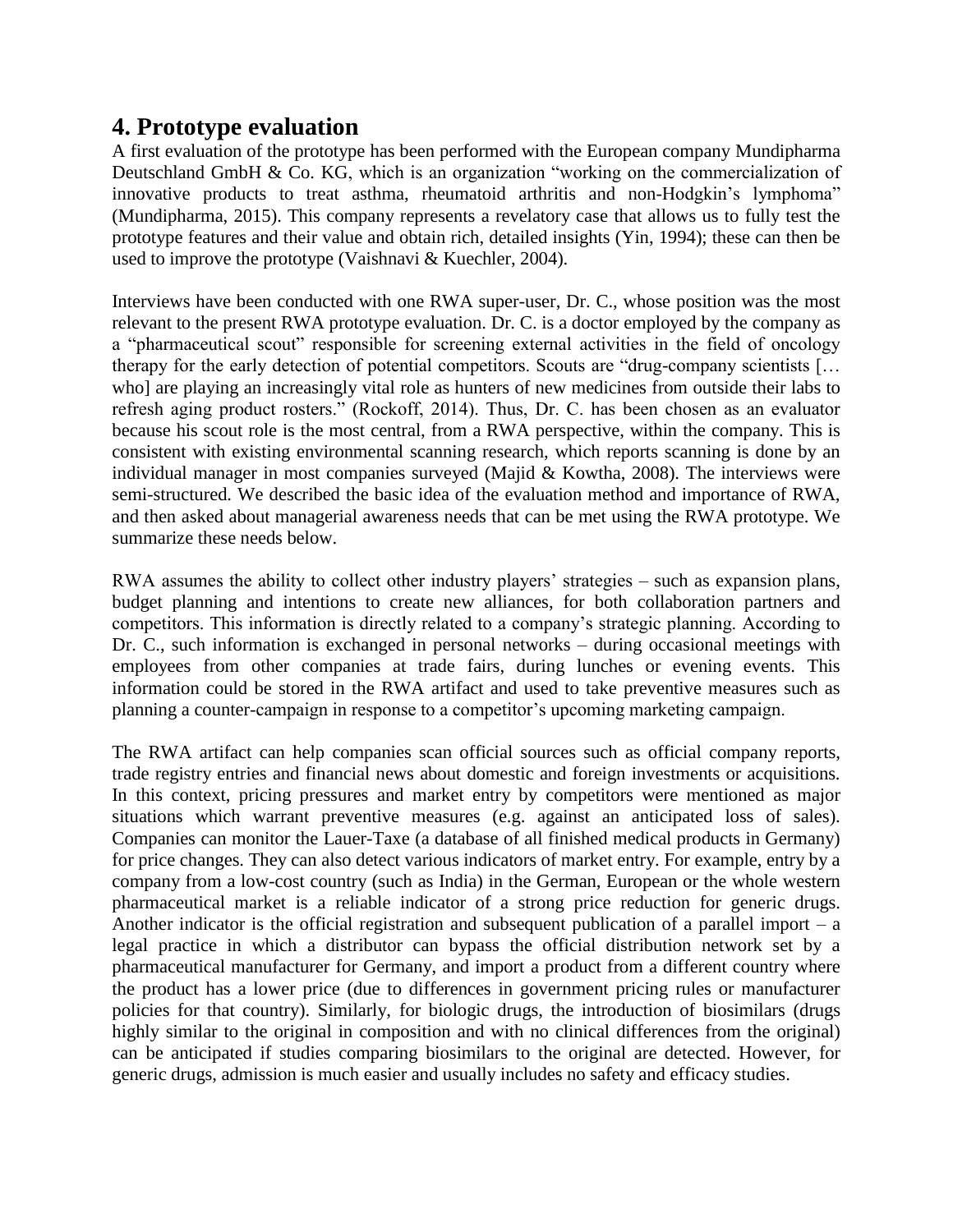The interviews emphasized the importance of detecting market entry – both for new competitors and new competing products of old competitors: if such entry can be anticipated, then the organization can make plans in advance to prevent negative effects. This can be achieved by properly monitoring the regulatory process for drug approvals. Before a drug or a medical device is authorized, the manufacturer must conduct clinical trials in four phases. The trials, which start relatively early in the development process, have to be recorded in specialized registers (databases) such as EudraCT (European Union Drug Regulating Authorities Clinical Trials), EudraPharm (European Union Drug Regulating Authorities Pharmaceutical Database) or DRKS (German Clinical Trials Register).

Understanding this process can enable a company detect possible competitive situations well in advance. Based on our interviews, we constructed a knowledge event model for drug authorization together with Mundipharma Deutschland GmbH & Co. KG (see Figure 2). Based on this model, Dr. C. indicated that a concrete detection action can be monitoring the trial databases via mining processes in the therapy areas a company is focusing on  $-$  for example, by identifying new records (clinical trials, etc.) whose contents match relevant keywords for the company, such as B-cell non-Hodgkin lymphoma (B-NHL) or pain therapy. The RWA client can visualize these events on a world map (see Figure 1 earlier in this paper). Dr. C emphasized that with this method the knowledge about the development of new competing products is intercepted about a decade before the date on which the product can be brought to market. If the knowledge is not detected, or if the company does not take any action during the 10 years it usually takes to approve a competing drug, the company may suffer a decrease in established drug sales.



**Figure 2**. Knowledge Event Model for Launching Drugs in the German Market. Based on: (Sultanow, forthcoming 2015)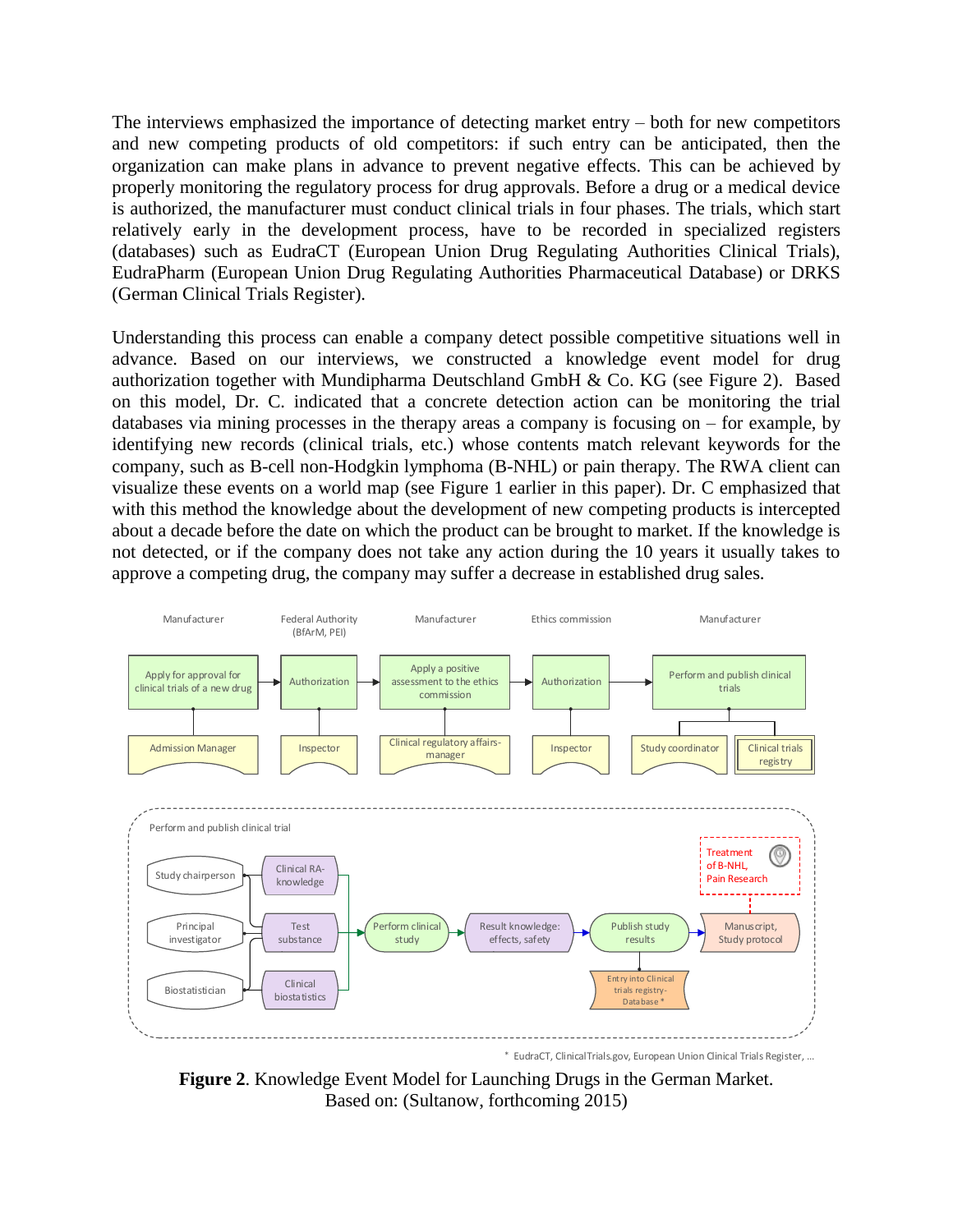#### **6. Conclusions, expected contributions and future work**

RWA in the pharmaceutical industry consists of not only the tracking and tracing of drugs but also of pattern recognition for relevant internal and external events which can affect a company's drug research and development plans, marketing effectiveness, and ultimately its profitability. As a result, managers want to capture information in real time, anticipate upcoming events, and prevent negative consequences. However, what information (or more generally, objects of perception) to capture and how this information can help managers are still open questions. Our work will make several contributions along these lines.

First, we provide an initial taxonomy of objects of perception that matter and should be monitored for effective environmental scanning in the pharmaceutical industry. This can help spur future studies investigating each object of perception category in more detail, and the relative importance of each category in a company's decision-making processes. Our analysis of the prototype evaluation data reveals that objects of perceptions can be classified as:

- Informal information, such as insider knowledge about customers, R & D, quality assurance data, corporate strategies of cooperating and competing companies;
- Official objects of perception, such as market entry by competitors, price developments;
- Artifacts, such as new studies on potential competing drugs; and
- Organization structures, such as roles, tasks and knowledge of members of their own organization and colleagues from networked organization.

Second, we have started to develop a RWA perception model that highlights different types of control RWA affords for the organization in the strategic decision-making process. Traditionally, controls have been focused on protecting the organization against risks –from an internal process perspective (Ratliff et al., 1998). Our model shows how RWA can create strategic controls focused on the external business environment: monitoring/postventive controls (to detect and document changing business environment conditions, such as new regulations, and create new rules or processes to support these changes), intervention controls (to detect problems as they happen and take corrective action to eliminate or limit the problems), preventive controls (to anticipate future risks and take proactive action before problems happen), and continuous controls (to enable continuous monitoring, intervention, and prevention). This extends studies on business process controls (Ratliff et al., 1998) and environmental scanning (Chen & Huang, 2014; Majid & Kowtha, 2008; Myburgh, 2004), and supports further theory development for RWA.

In conclusion, our study provides a first glimpse into the potential of RWA for companies in the pharmaceutical industry, generates insights for design of future RWA systems, and suggests an emerging theoretical base for the study of RWA as a tool for competitive advantage. We are currently working with additional companies to validate and extend the prototype, and develop the theoretical framework further. Other future work can investigate the value of the objects of perceptions identified here in more detail through more case studies of companies in the pharmaceutical industry. In addition, the ethical and legal implications of RWA can be further studied. Capturing official / formal internal and external information from existing documents and news feeds is relatively straightforward. However, capturing informal information from managers' personal networks is not a trivial task – and this could be investigated in future research as well, together with the technologies that could support this process (such as mobile and social networking technologies).